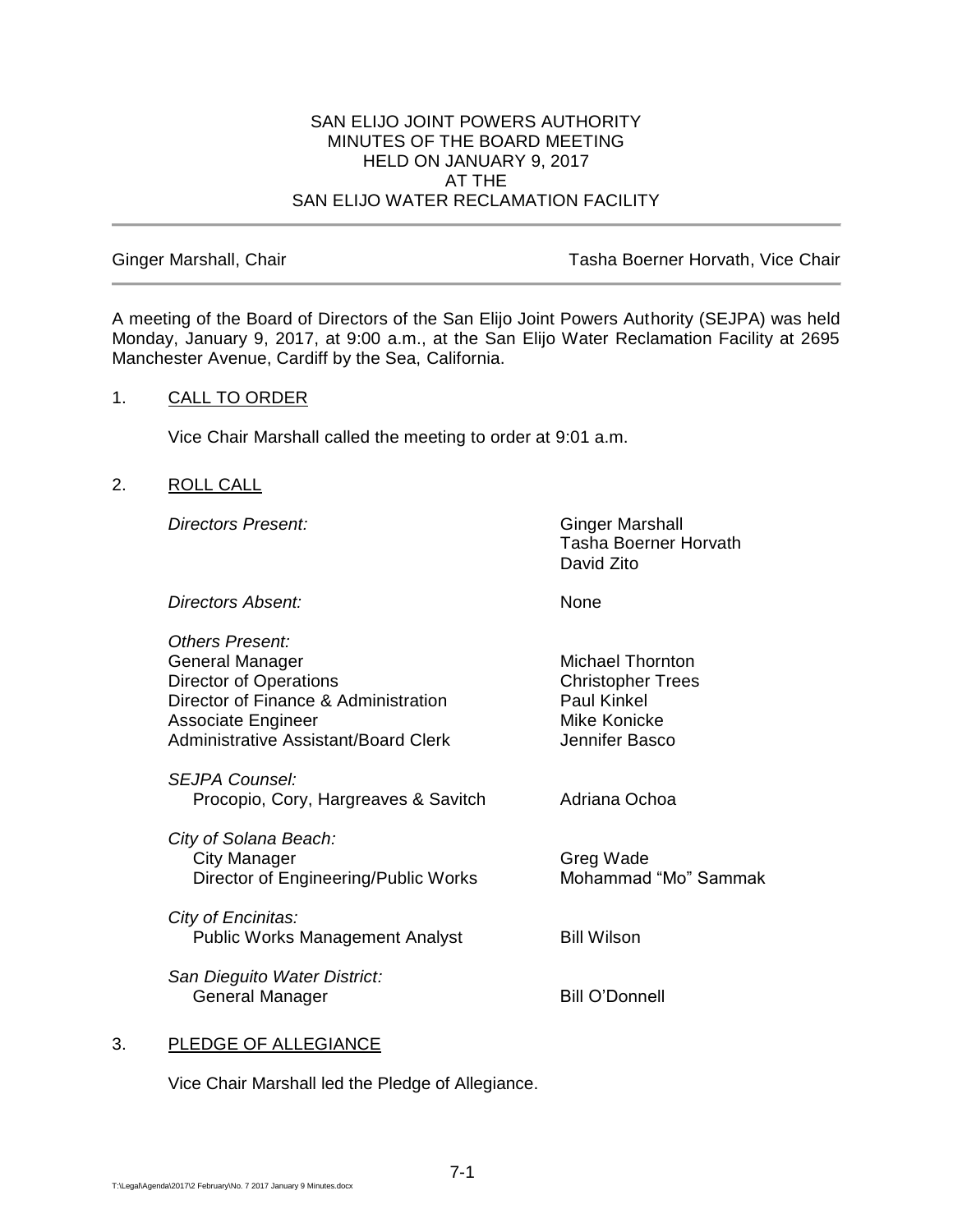# 4. ORAL COMMUNICATIONS

None

5. PRESENTATION OF AWARDS

None

#### 6. CONSENT CALENDAR

Moved by Board Member Zito and seconded by Board Member Boerner Horvath to approve the Consent Calendar.

| Agenda Item No. 7  | Approval of Minutes for the December 12, 2016 meeting                           |
|--------------------|---------------------------------------------------------------------------------|
| Agenda Item No. 8  | Approval for Payment of Warrants and<br>Monthly<br><b>Investment Report</b>     |
| Agenda Item No. 9  | San Elijo Water Reclamation Facility Treated Effluent<br>Flows - Monthly Report |
| Agenda Item No. 10 | San Elijo Joint Powers Authority Recycled Water Program<br>- Monthly Report     |

Motion carried with unanimous vote of approval.

# 11. ITEMS REMOVED FROM CONSENT CALENDAR

None

# 12. ELECTION OF OFFICERS AND SCHEDULE OF BOARD MEETINGS

Paul Kinkel, Director of Finance & Administration, stated that in accordance with Article 3 of the San Elijo Joint Powers Authority (SEJPA) Restatement Agreement, the SEJPA Board is required to appoint a chairperson and vice chairperson and establish the time and place for its regular meeting by the second meeting of each calendar year.

Moved by Board Member Zito and seconded by Board Member Boerner Horvath to:

1. Appoint Ginger Marshall as Chairperson for the 2017 SEJPA Board of Directors.

Motion carried with the unanimous vote of approval.

Moved by Chair Marshall and seconded by Board Member Zito to:

2. Appoint Tasha Boerner Horvath as Vice Chair for the 2017 SEJPA Board of Directors.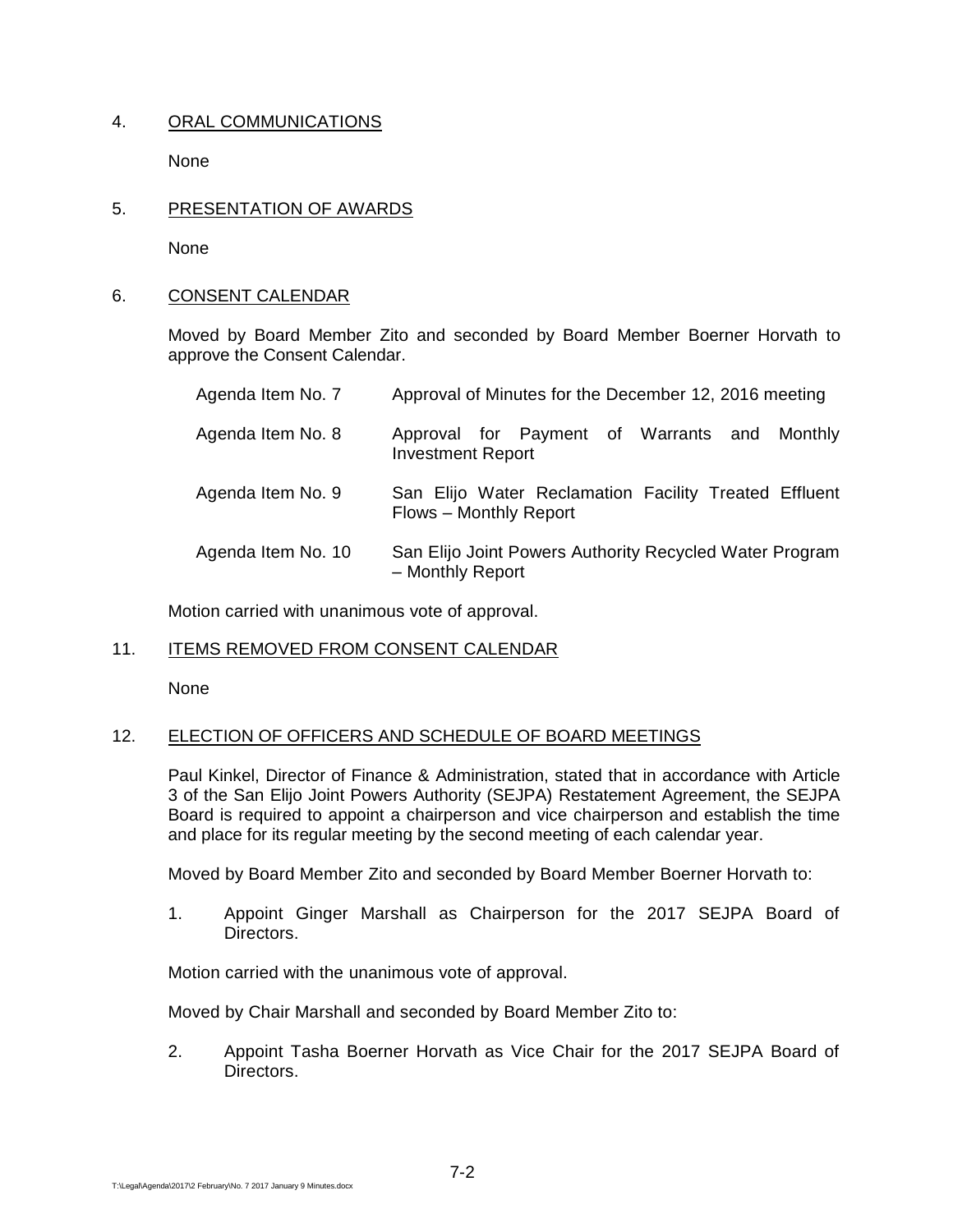Motion carried with the unanimous vote of approval.

Moved by Vice Chair Boerner Horvath and seconded by Chair Marshall to:

3. Establish the SEJPA regular meeting schedule for 2017 as the second Monday of each month, with no planned meeting for August, with the meeting location as the San Elijo Water Reclamation Facility.

Motion carried with unanimous vote of approval.

# 13. CAPITAL PROGRAM FINANCING UPDATE

General Manager Thornton briefed the Board Members on the 2015 Facility Plan, which recommended 17 capital projects, totaling \$37.9 million. Of these projects, Staff selected 11 projects, totaling \$22.4 million, to be completed first. In addition, staff identified \$4.8 million in recycled water projects to be completed during this same time period. In July 2015, the Board authorized the General Manager to request proposals from underwriters to pursue municipal bond financing of approximately \$22.4 million for wastewater projects and \$4.8 million for recycled water projects.

The General Manager reported that in addition to municipal bond financing, Staff also investigated financing through the California State Revolving Fund (SRF). SRF staff informed SEJPA that it does not have adequate funds for all applications received, and that the recycled water loan has the greatest probability for funding. SEJPA is continuing its pursuit of the SRF recycled water loan, and is now seeking municipal bond financing for wastewater related projects. The General Manager stated that the SEJPA is pursuing a bond financing strategy that is consistent with the member agencies' current sewer rate schedule and that will not cause unplanned rate increases. The General Manager reported that the next step is to assemble a financial team for the Bond issuance, which will be presented at a future meeting for Board approval.

No action required. This memorandum was submitted for information only.

# 14. CLOSED SESSION

The Board of Directors adjourned to closed session at 9:30 a.m., per Government Code Section  $54956.9(d)(2)$  – one potential case.

The Board of Directors came out of closed session at 9:55 a.m. with no reportable action.

#### 15. RECYCLED WATER PIPELINE RELOCATION – CALTRANS UTILITY AGREEMENT NO. 11-UT-33677

General Manager Thornton stated that the SEJPA owns recycled water pipelines that are located within Caltrans right-of-way, and that require relocation due to construction improvements associated with the North Coast Corridor (NCC) Program. The NCC program is a 40-year multi-phase project designed to provide transportation, environmental, and coastal access improvement. Two sections of SEJPA recycled